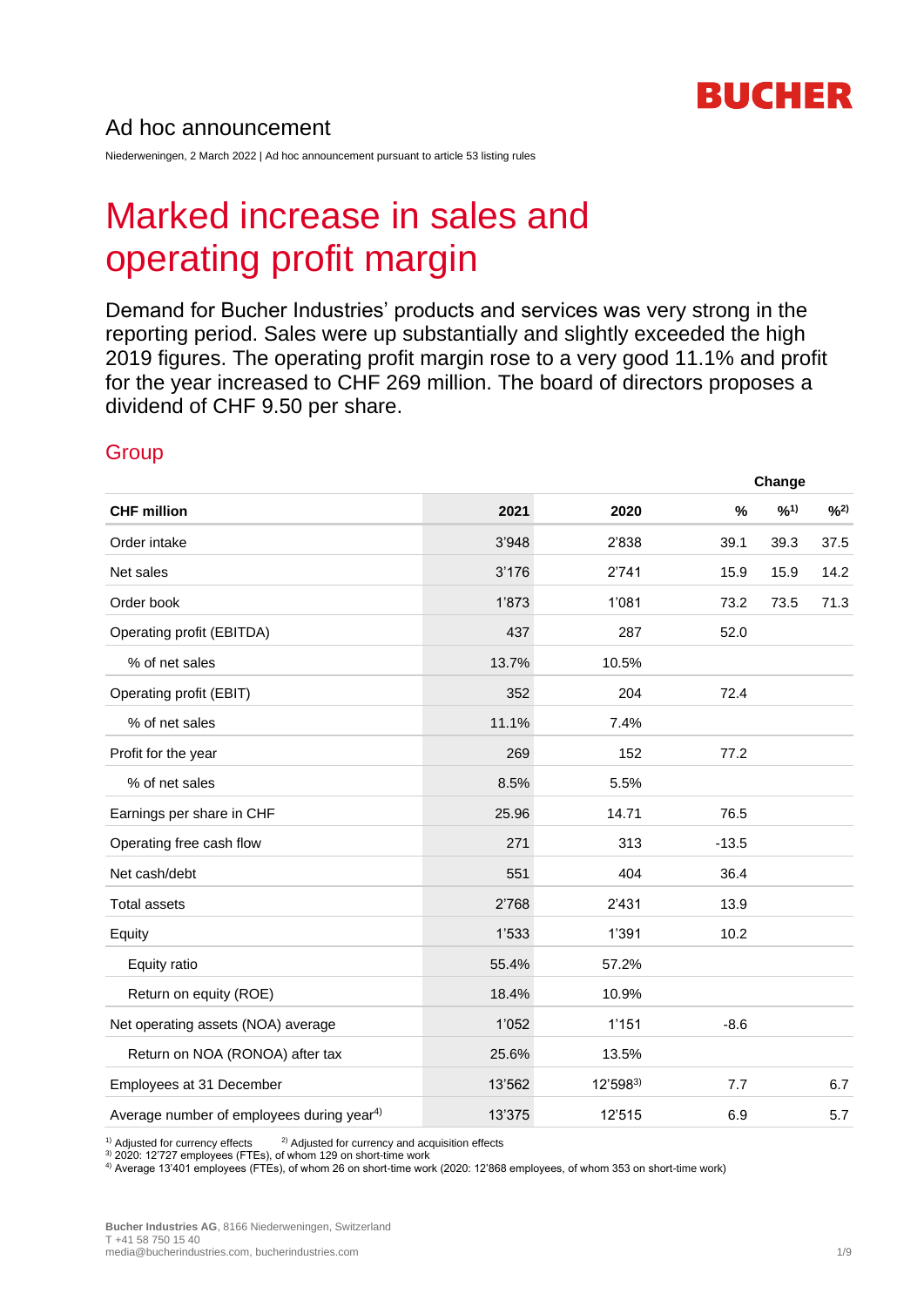

Very good business performance Bucher Industries' products and services enjoyed very strong demand in the reporting period. Order intake rose markedly in all five divisions and overall exceeded the high figures of 2019 by nearly a third. This was largely attributable to the very good economic development, but also to catch-up effects and precautionary orders. Like the entire industrial sector worldwide, the divisions found themselves faced with bottlenecks and delays in the supply chain and logistics as well as rising material and transport costs. This resulted in production challenges that intensified over the course of the reporting period. However, the divisions managed to cope with these challenges very well. They enlarged their workforce primarily by means of temporary workers but were unable to fill vacancies to the desired extent, particularly in the USA. Accordingly, the Group's order book grew by more than two thirds. Sales were up considerably year on year and slightly exceeded the 2019 figures. The operating profit amounted to CHF 352 million. The operating profit margin rose to a very good 11.1% and profit for the year to a pleasing CHF 269 million. Earnings per share amounted to CHF 25.96.

Significant increase in return on invested capital The return on net operating assets after tax (RONOA) was 25.6%, above the long-term target of 20% and therefore also far above the cost of capital of 8%. The high return is mainly attributable to the marked increase in the operating profit margin and the level of invested capital, which remained low. The good operating performance and lower dividend payment for 2020 had a positive effect on free cash flow and thus on net cash/debt, which amounted to CHF 551 million. The equity ratio remained nearly unchanged at 55%.

Strengthening of divisions Three smaller acquisitions were made in the past 14 months that strengthened the business activities of Kuhn Group in Brazil and of Bucher Unipektin in the areas of vacuum belt drying technology and of beer filtration. Furthermore, Bucher Hydraulics acquired the mobile electric drive technology business from Lenze Schmidhauser in Romanshorn, Switzerland. Renamed "Bucher Mobile Drives", this business unit develops and delivers frequency converters for mobile applications. This move enables Bucher Hydraulics to combine both its hydraulics and electrotechnical expertise to position itself in the rapidly growing market for electrohydraulic solutions. Integration of the business and its approximately 30 employees is proceeding on schedule.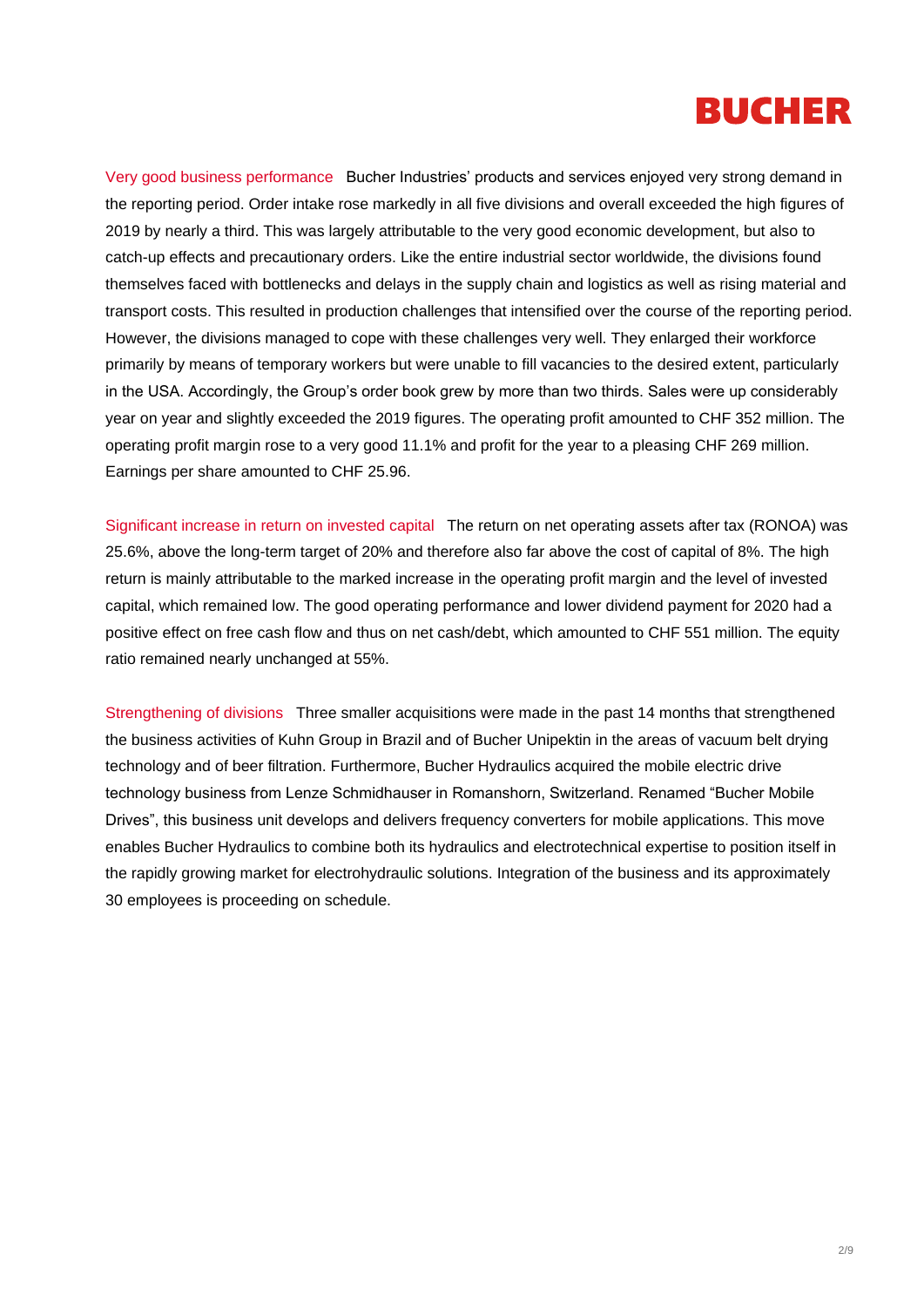

# Kuhn Group

| <b>CHF</b> million                      |       |             |      | Change   |      |
|-----------------------------------------|-------|-------------|------|----------|------|
|                                         | 2021  | 2020        | %    | $^{9/1}$ | 9/2) |
| Order intake                            | 1'676 | 1'290       | 29.9 | 31.8     | 30.9 |
| Net sales                               | 1'319 | 1'094       | 20.5 | 22.1     | 21.4 |
| Order book                              | 941   | 587         | 60.3 | 62.4     | 61.4 |
| Operating profit (EBITDA)               | 196   | 125         | 56.4 |          |      |
| % of net sales                          | 14.8% | 11.4%       |      |          |      |
| Operating profit (EBIT)                 | 161   | 91          | 76.9 |          |      |
| % of net sales                          | 12.2% | 8.3%        |      |          |      |
| Employees at 31 December                | 5'832 | 5'194       | 12.3 |          | 10.8 |
| Average number of employees during year | 5'740 | $5'019^{3}$ | 14.4 |          | 12.9 |

<sup>1)</sup> Adjusted for currency effects  $2)$  Adjusted for currency and acquisition effects

 $3$ ) 2020: Average 5'168 employees (FTEs), of whom 149 on short-time work

Marked increase in operating profit margin Demand for the division's products was very strong, driven by farmers' higher income. Dealers' low inventory levels prompted substantial early order placements. The trend was also underpinned by a major need for new, more productive machines in the arable sector after the extended low cycle. Order intake rose by nearly one third. At the same time, the division found itself faced with challenges in the supply chain and logistics, which it was able to cope with very successfully. Recruiting additional qualified employees was difficult, particularly in the USA. Nevertheless, sales rose markedly over 2020 and considerably exceeded the high level of 2019. The very good capacity utilisation and the pricing measures implemented to absorb the massive increases in material and transport costs caused the operating profit margin to rise markedly.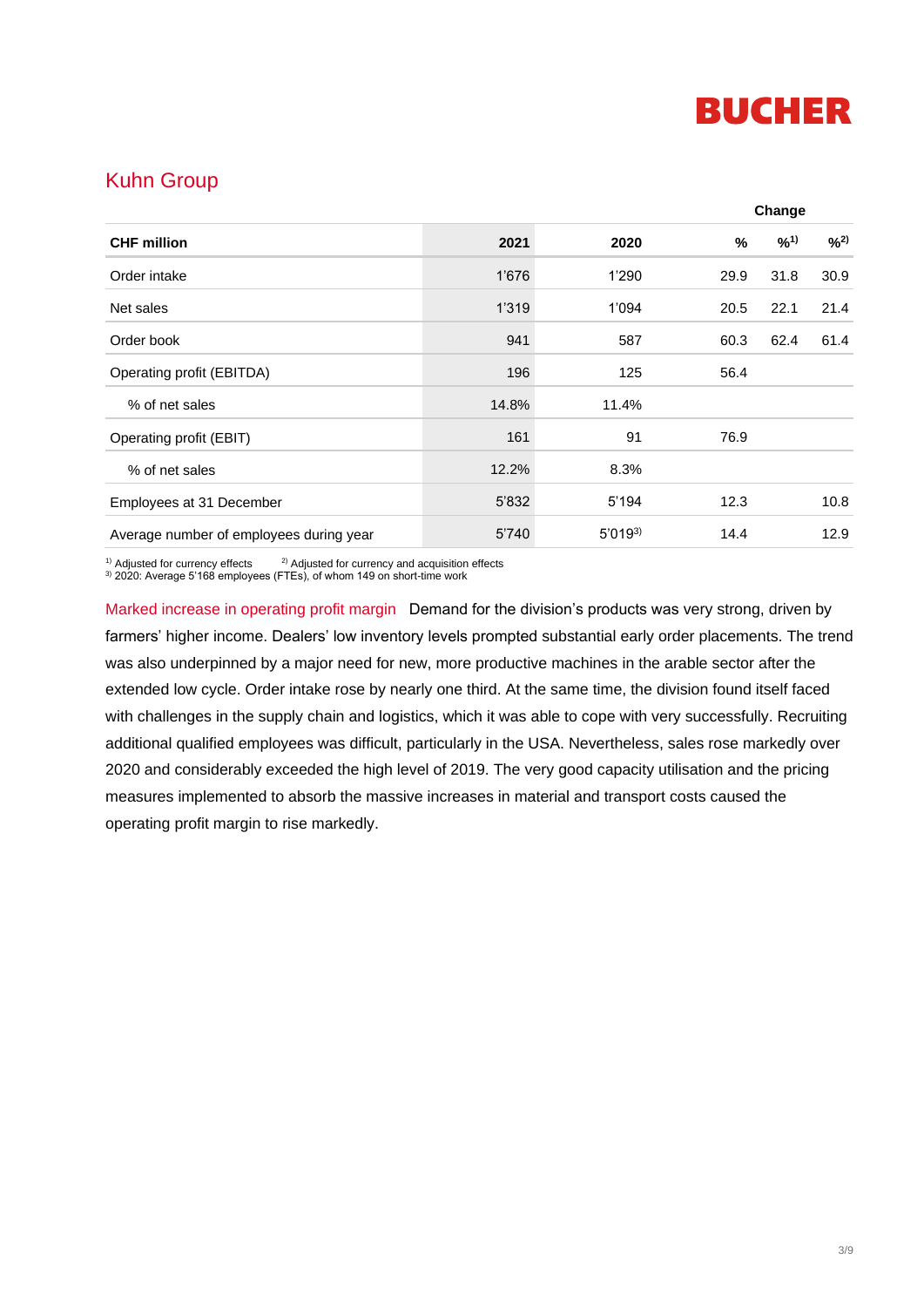

## Bucher Municipal

| <b>CHF million</b>                                    |       |             |      | Change |      |  |
|-------------------------------------------------------|-------|-------------|------|--------|------|--|
|                                                       | 2021  | 2020        | %    | 9/01   | 9/2) |  |
| Order intake                                          | 599   | 460         | 30.1 | 27.5   | 24.9 |  |
| Net sales                                             | 523   | 462         | 13.0 | 10.6   | 8.1  |  |
| Order book                                            | 237   | 157         | 50.6 | 47.9   | 47.9 |  |
| Operating profit (EBITDA)                             | 44    | 38          | 16.5 |        |      |  |
| % of net sales                                        | 8.4%  | 8.1%        |      |        |      |  |
| Operating profit (EBIT)                               | 33    | 28          | 18.5 |        |      |  |
| % of net sales                                        | 6.3%  | 6.0%        |      |        |      |  |
| Employees at 31 December                              | 2'329 | $2'327^{3}$ | 0.1  |        | 0.1  |  |
| Average number of employees during year <sup>4)</sup> | 2'355 | 2'322       | 1.4  |        | -0.4 |  |

<sup>1)</sup> Adjusted for currency effects  $2)$  Adjusted for currency and acquisition effects

 $3$ ) 2020: 2'334 employees (FTEs), of whom 7 on short-time work

4) Average 2'359 employees (FTEs), of whom 4 on short-time work (2020: 2'364 employees, of whom 42 on short-time work)

Operating profit margin adversely affected The market for Bucher Municipal's products was very brisk. Order intake rose markedly. This positive trend was driven largely by truck-mounted sweepers and the new modular line of "CityCat V20" compact sweepers together with the fully electric model. Production was greatly hampered by bottlenecks among suppliers, particularly those of chassis and other components. Especially in Australia, the strict COVID-19 measures continued to pose a challenge. In November, the division was forced to temporarily shut down its IT infrastructure following the early detection of a malware attack, which was blocked thanks to the immediate, secured system shutdown. Bucher Municipal's sales still rose substantially and ended the year just below the high level of 2019. Compared to 2020, the operating profit margin rose only marginally due to difficulties in the supply chain and production.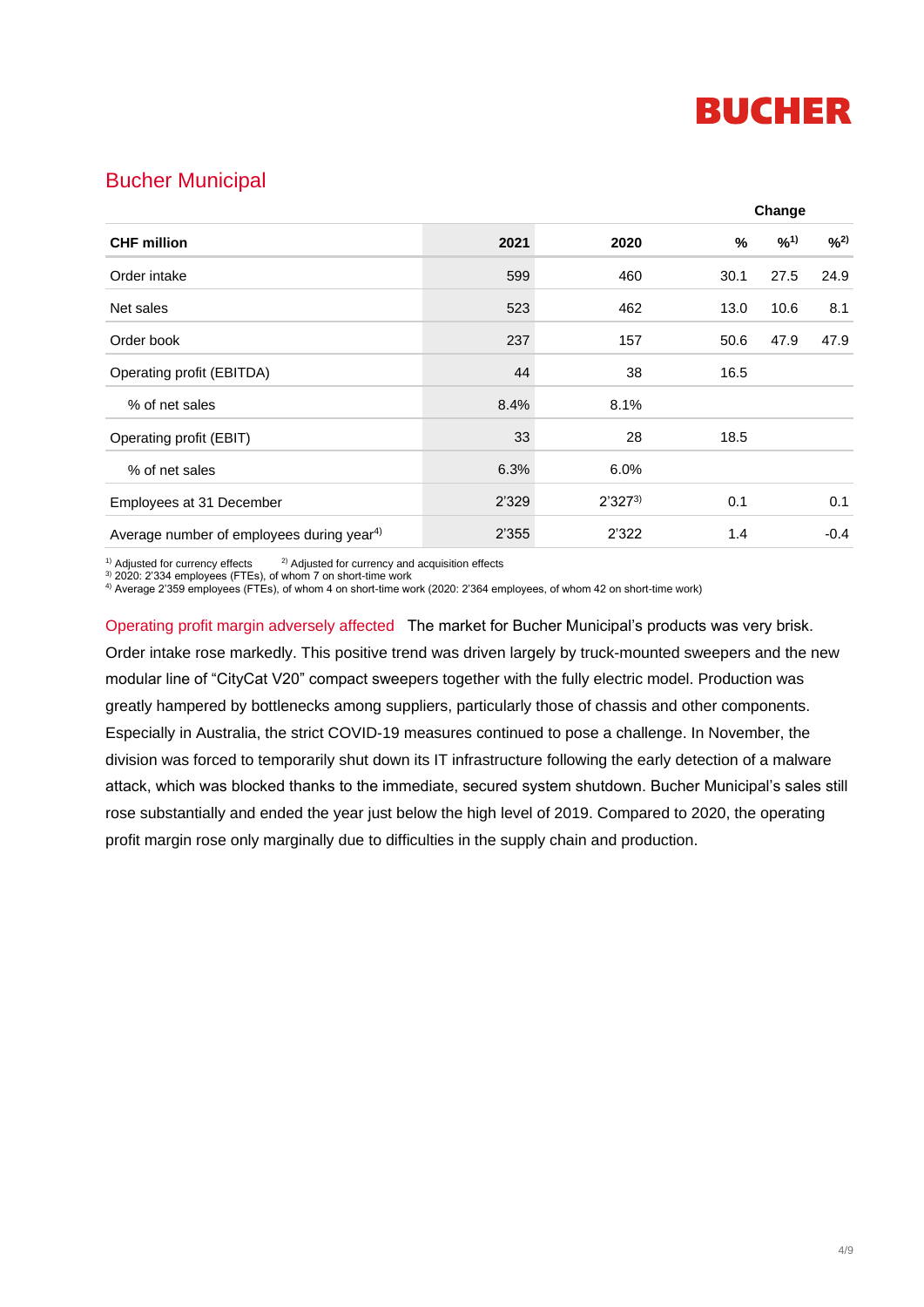

### Bucher Hydraulics

| <b>CHF</b> million                                    |       |             |       | Change |       |
|-------------------------------------------------------|-------|-------------|-------|--------|-------|
|                                                       | 2021  | 2020        | %     | 9/01   | 9/2)  |
| Order intake                                          | 856   | 561         | 52.5  | 52.4   | 49.4  |
| Net sales                                             | 681   | 536         | 26.9  | 26.8   | 25.0  |
| Order book                                            | 320   | 134         | 139.2 | 138.8  | 125.7 |
| Operating profit (EBITDA)                             | 111   | 81          | 36.7  |        |       |
| % of net sales                                        | 16.3% | 15.1%       |       |        |       |
| Operating profit (EBIT)                               | 88    | 59          | 48.9  |        |       |
| % of net sales                                        | 12.9% | 11.0%       |       |        |       |
| Employees at 31 December                              | 2'825 | $2'537^{3}$ | 11.4  |        | 10.3  |
| Average number of employees during year <sup>4)</sup> | 2'704 | 2'530       | 6.9   |        | 6.3   |

<sup>1)</sup> Adjusted for currency effects  $2)$  Adjusted for currency and acquisition effects

 $3)$  2020: 2'602 employees (FTEs), of whom 65 on short-time work

4) Average 2'712 employees (FTEs), of whom 8 on short-time work (2020: 2'634 employees, of whom 104 on short-time work)

Order book doubled Developments in the hydraulics markets were very dynamic. The division reported exceptionally high demand for components and solutions. One reason for this, apart from the strong economic development, was the fact that customers were placing precautionary orders due to the generally long delivery times in the industrial sector. Order intake increased by half. Adjusting the production capacities to the required level was very challenging and the order book doubled. The division increased its sales considerably, thereby exceeding the high level of 2019. One major driver of this was Asia, which reported above-average growth in China and India. Thanks to the higher sales and good cost structure, the operating profit margin grew markedly.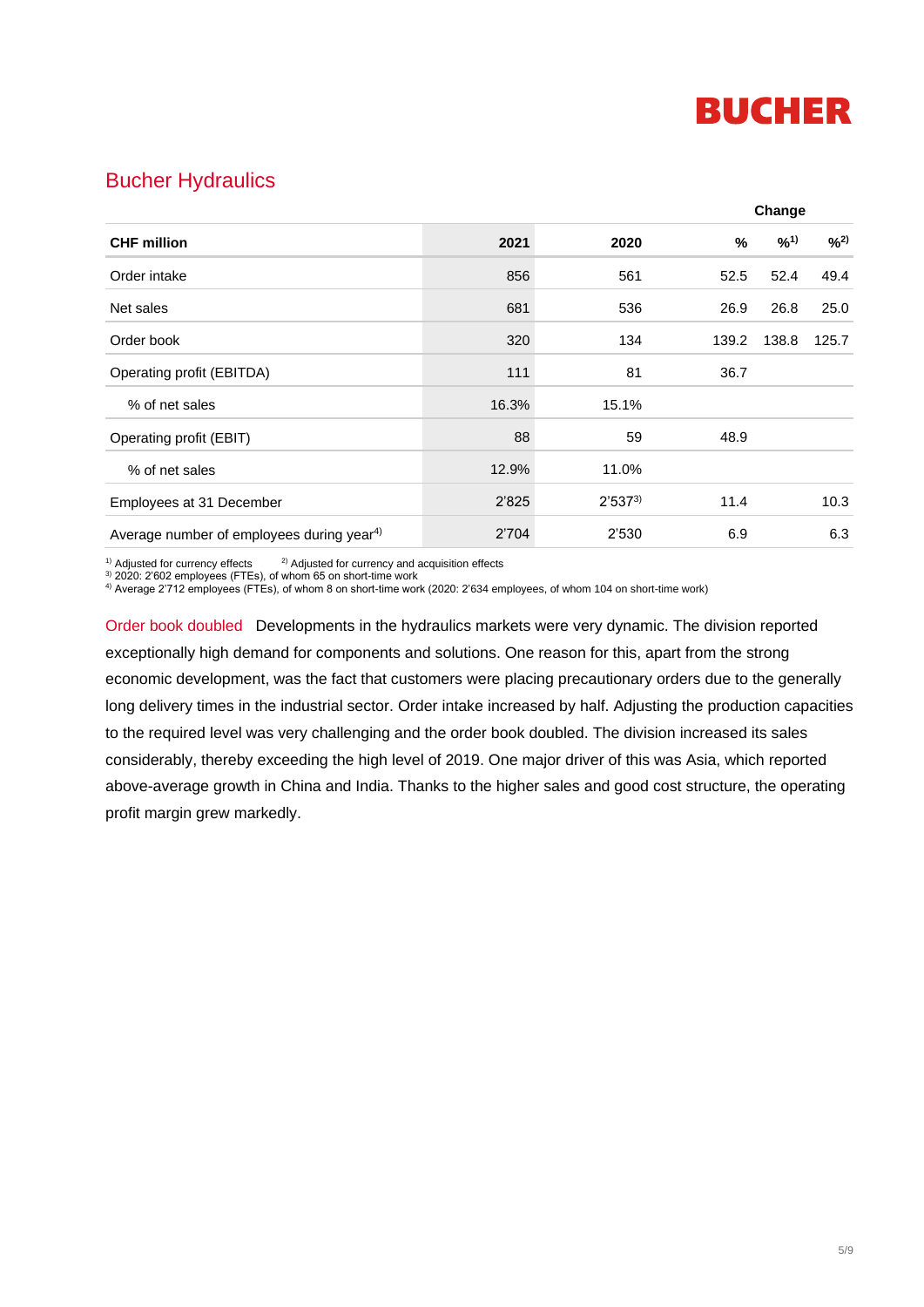

# Bucher Emhart Glass

|                                         |       |       |        | Change |
|-----------------------------------------|-------|-------|--------|--------|
| <b>CHF million</b>                      | 2021  | 2020  | %      | 9/01   |
| Order intake                            | 522   | 317   | 64.7   | 62.6   |
| Net sales                               | 394   | 421   | $-6.4$ | $-7.7$ |
| Order book                              | 285   | 155   | 83.8   | 81.4   |
| Operating profit (EBITDA)               | 71    | 53    | 33.6   |        |
| % of net sales                          | 18.1% | 12.7% |        |        |
| Operating profit (EBIT)                 | 62    | 44    | 40.4   |        |
| % of net sales                          | 15.8% | 10.5% |        |        |
| Employees at 31 December                | 1'563 | 1'611 | $-3.0$ |        |
| Average number of employees during year | 1'577 | 1'688 | $-6.6$ |        |

1) Adjusted for currency effects

Very high operating profit margin The division experienced a rapid upturn on the heels of the slump of the previous year. Order intake at Bucher Emhart Glass grew by nearly two thirds, putting it back at the very high level of 2019. Starting from a low level in the first quarter, production capacity utilisation rose sharply in the course of the reporting period. Bottlenecks for raw materials and components, and in logistics, as well as government-imposed COVID-19 restrictions in Malaysia posed major challenges. All this caused sales to decline slightly year on year. The operating profit margin was outstanding. This was mainly due to a favourable product mix and the cost base, which remained low throughout the entire reporting period.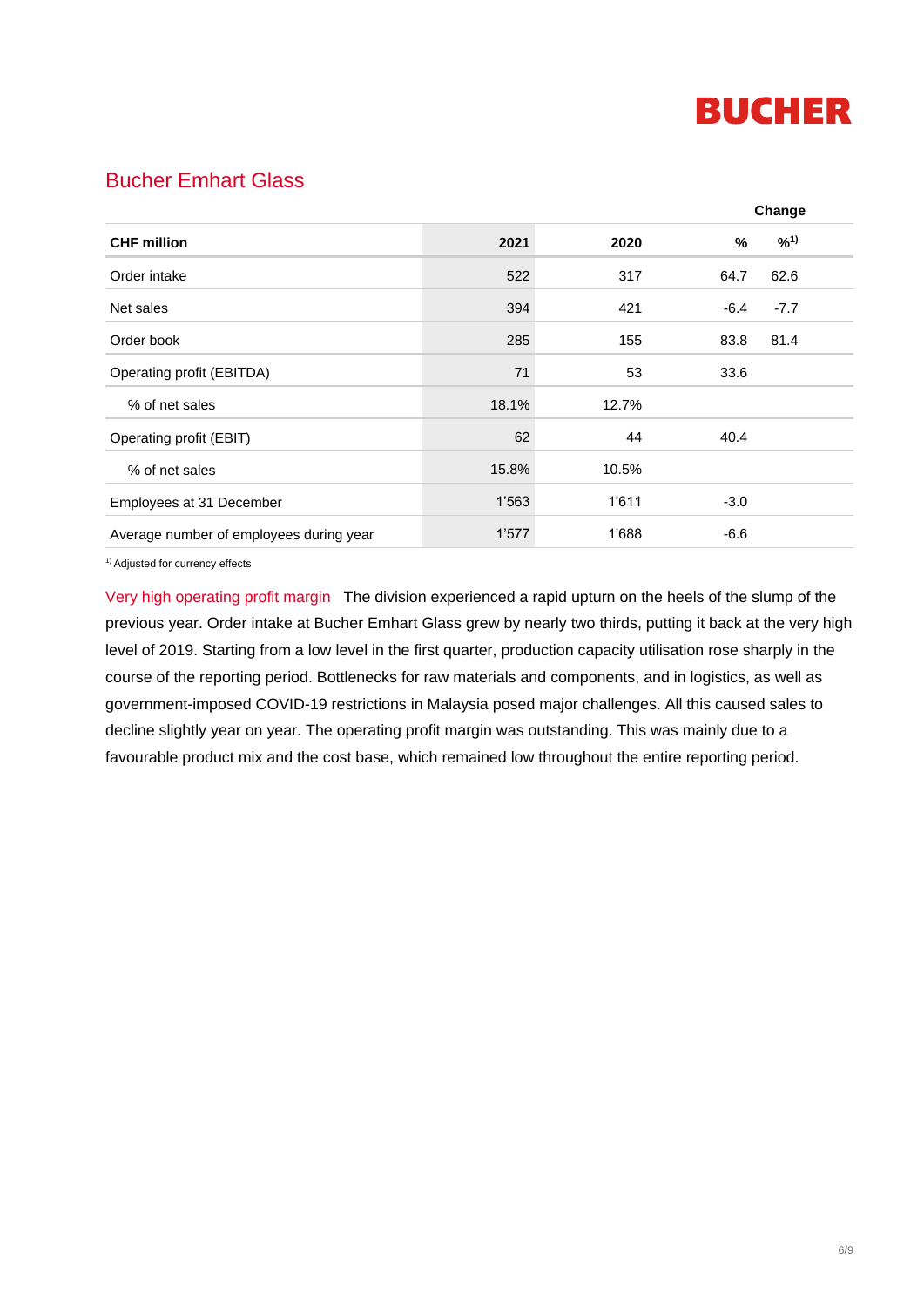

### Bucher Specials

| <b>CHF</b> million                                    |       |       |               | Change |      |  |
|-------------------------------------------------------|-------|-------|---------------|--------|------|--|
|                                                       | 2021  | 2020  | $\frac{9}{6}$ | 9/01   | 9/2) |  |
| Order intake                                          | 366   | 261   | 40.3          | 39.9   | 35.2 |  |
| Net sales                                             | 321   | 273   | 17.6          | 17.2   | 11.3 |  |
| Order book                                            | 121   | 70    | 72.1          | 71.4   | 69.7 |  |
| Operating profit (EBITDA)                             | 32.2  | 12    | 168.3         |        |      |  |
| % of net sales                                        | 10.0% | 4.4%  |               |        |      |  |
| Operating profit (EBIT)                               | 28    | 7     | 298.6         |        |      |  |
| % of net sales                                        | 8.6%  | 2.5%  |               |        |      |  |
| Employees at 31 December                              | 953   | 8683) | 9.8           |        | 7.5  |  |
| Average number of employees during year <sup>4)</sup> | 937   | 893   | 4.9           |        | 3.1  |  |

<sup>1)</sup> Adjusted for currency effects  $2)$  Adjusted for currency and acquisition effects

<sup>3)</sup> 2020: 925 employees (FTEs), of whom 57 on short-time work

4) Average 951 employees (FTEs), of whom 14 on short-time work (2020: 951 employees, of whom 58 on short-time work)

Solid operating profit margin The division's financial year was characterised by dynamic developments in its markets. The easing of restrictions in the gastronomic sector and at major public events over the course of 2021 had a positive impact on the business units serving the beverage industry. Customers approved projects that they had postponed in the previous year. Catch-up effects kept business in the Swiss market for agricultural machinery very brisk. Demand for mobile and industrial automation solutions also picked up again strongly. Overall, order intake was up by more than a third. Sales also rose considerably and ended the period slightly above the high 2019 level. The operating profit margin increased to a solid figure due to better capacity utilisation and cost-savings measures put in place in the previous year.

# Outlook for 2022

The Group expects demand to weaken at a very high level. The extraordinarily strong order book at the end of 2021 means that capacities will remain strongly utilised, particularly in the first half of the year. Difficulties in procurement and logistics are likely to persist at least for the time being. The resulting inefficiencies in production and the rising cost base are likely to increase pressure on margins. In addition, the shortage of skilled labour will make it difficult to work through the record-high order book. Kuhn Group anticipates that demand for agricultural machines will normalise, especially in North and South America, following a year where it was at an extremely high level, in part due to catch-up demand. Difficulties in the supply chain and logistics will continue, at least during the first half of the year. Thanks in part to the full order book, the division expects sales to rise slightly. Despite higher material and personnel costs, the operating profit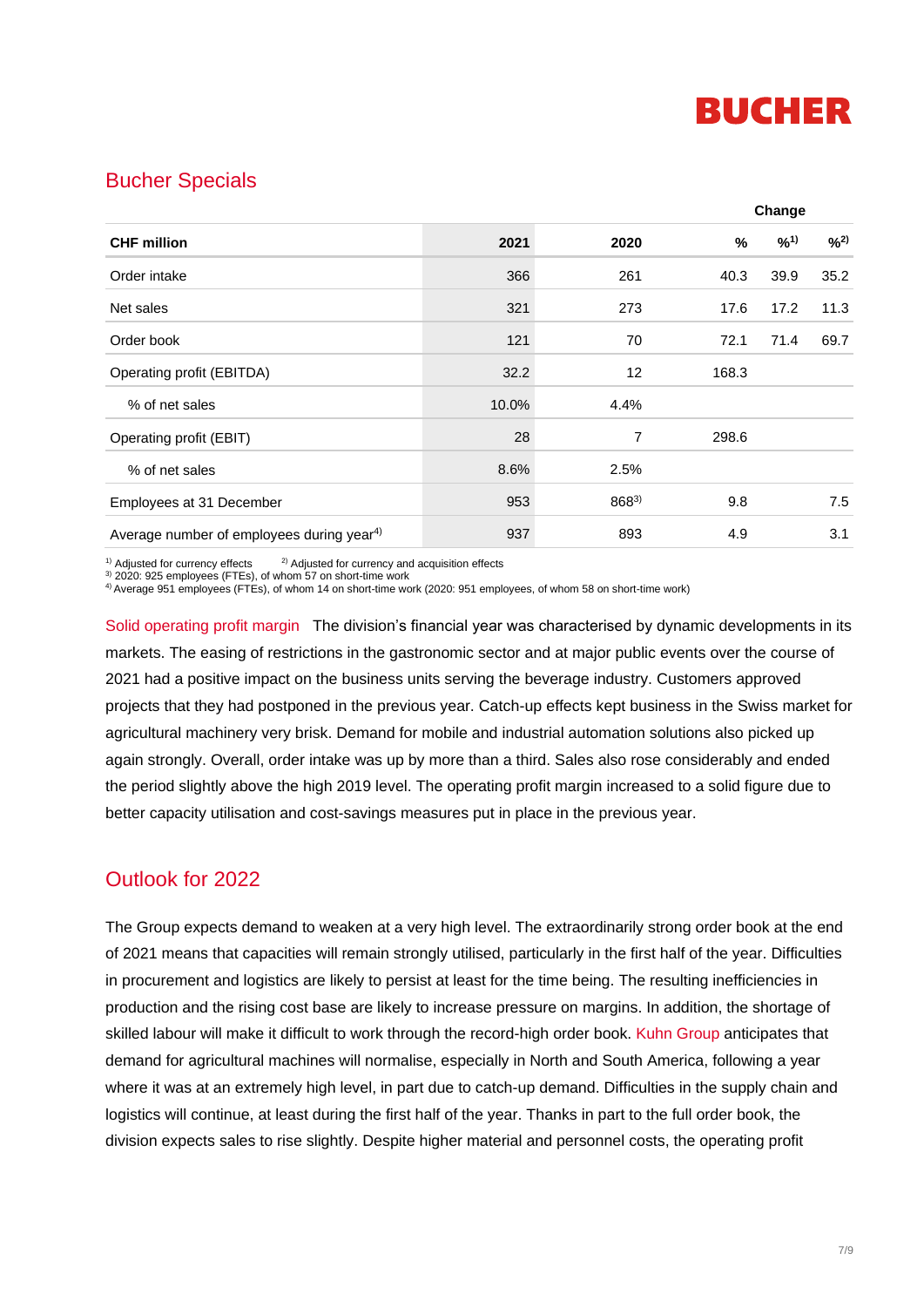

margin is likely to remain in the double digits. Bucher Municipal expects demand for municipal vehicles to remain high. Supply chain challenges are likely to persist with delays, in particular, in the delivery of chassis. The division therefore expects sales to be on a par with those of 2021. Improved production efficiency should lead to a higher operating profit margin. Bucher Hydraulics expects demand to be weaker yet still at a very high level. Capacity utilisation will remain high, in part due to the very good order book, and shortages of staff will persist. Accordingly, the division expects ongoing production challenges and a moderate increase in sales. The operating profit margin is likely to be at a similar level to that of 2021. Bucher Emhart Glass expects demand to remain good. Production capacity utilisation will be at an extremely high level due to the very high order book, and the division expects sales to rise considerably as a result. Due to the change in the product mix and the general increase in the cost base, the operating profit margin is likely to be lower but still markedly above the long-term target of 10%. Bucher Specials expects a good market environment overall. Thanks to the well-filled order book at the start of the year, the division is forecasting a modest increase in sales. The operating profit margin is likely to be on a par with that of 2021, since the major part of the increase in material, personnel and other costs can be compensated. The Group expects to see slightly higher sales and a slightly lower operating profit margin in the double-digit range. The Group's profit for the year is expected to be almost on par with the high 2021 figures.

#### Consistent dividend policy

The board of directors proposes a dividend of CHF 9.50 per share to the annual general meeting on 12 April 2022. The dividend paid in the previous year was CHF 6.50 per share. This proposal is in keeping with a consistent dividend policy and takes account of the profit for the year 2021, the solid financial position, the outlook for the current year as well as internal and external investment opportunities.

#### Annual general meeting

The annual general meeting of Bucher Industries AG will be held on 12 April 2022 at the Hotel Mövenpick in Regensdorf, starting at 3.30 p.m. The board of directors proposes to the annual general meeting the reelection of Philip Mosimann, as chairman, and the current members of the board of directors and of the compensation committee – with the exception of Heinrich Spoerry, who will not stand for re-election due to the age limit set in the internal rules of organisation. The board of directors thank him for his dedicated service, in particular during his many years as chairman of the audit committee. It proposes that the annual general meeting elect Stefan Scheiber as a new board member. Further resolutions proposed can be found in the invitation to the annual general meeting, which will be sent out to shareholders on 11 March 2022. Shareholders registered in the company's share register with voting rights on 6 April 2022 will be entitled to vote at the annual general meeting. From 7 to 12 April 2022 the share register will be closed for entries. Shares purchased on or after 14 April 2022 are not entitled to a dividend. The dividend will be paid on 20 April 2022. The annual report for 2021 will be available for download from 2 March 2022, and the invitation to